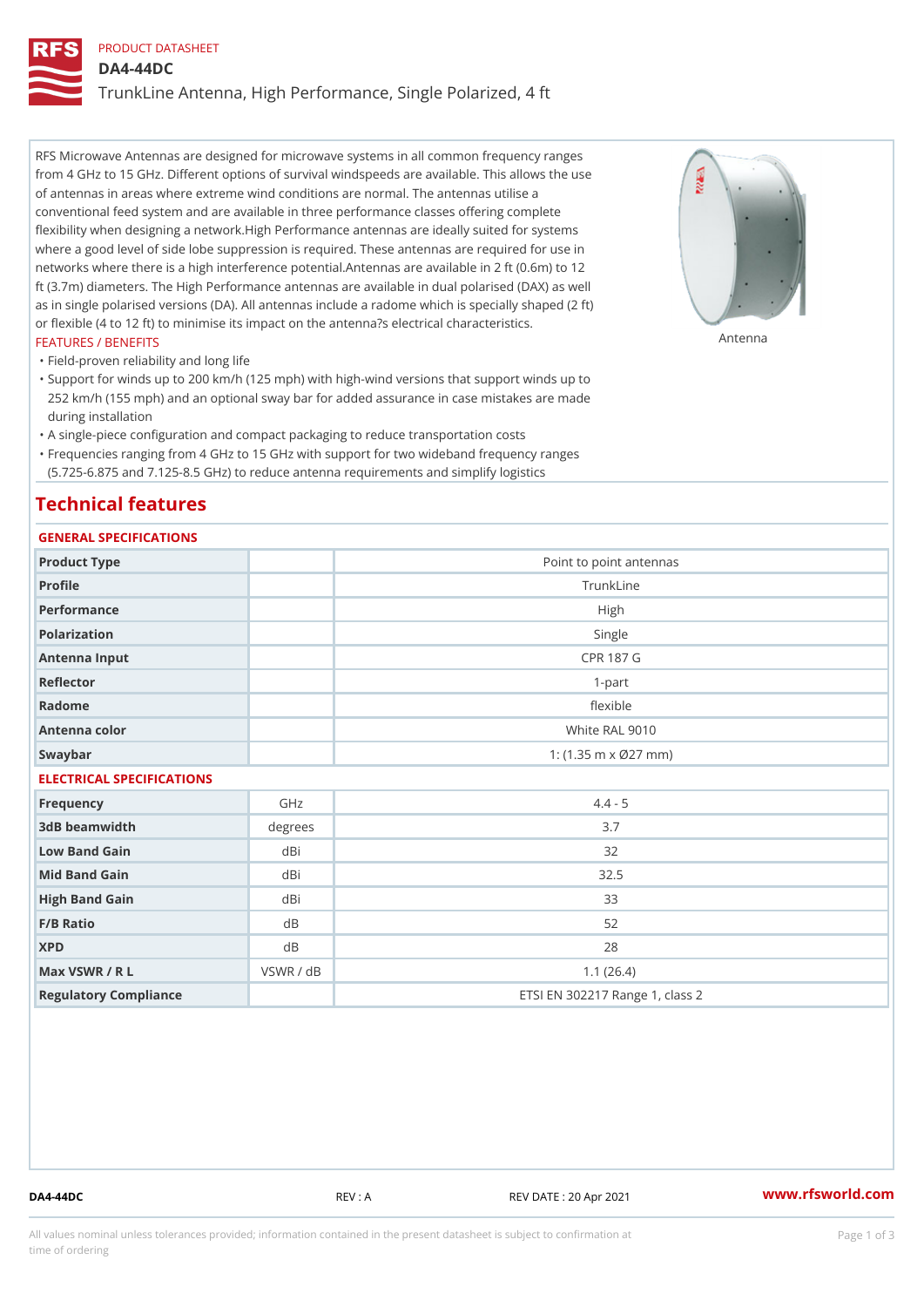# PRODUCT DATASHEET

## DA4-44DC

TrunkLine Antenna, High Performance, Single Polarized, 4 ft

| Diameter                          | ft $(m)$     | 4(1.2)                                            |
|-----------------------------------|--------------|---------------------------------------------------|
| Elevation Adjustment              | degrees      | ± 15                                              |
| Azimuth Adjustment                | degrees      | ± 15                                              |
| Polarization Adjustment           | degrees      | ± 5                                               |
| Mounting Pipe Diameter<br>minimum | $mm$ (in)    | 114(4.5)                                          |
| Mounting Pipe Diameter<br>maximum | $mm$ (in)    | 114(4.5)                                          |
| Approximate Weight                | kg (lb)      | 45 (99)                                           |
| Survival Windspeed                | $km/h$ (mph) | 200 (125)                                         |
| Operational Windspeed             | $km/h$ (mph) | 190 (118)                                         |
| <b>STRUCTURE</b>                  |              |                                                   |
| Radome Material                   |              | PVC coated fabric                                 |
| FURTHER ACCESSORIES               |              |                                                   |
| optional Swaybar                  |              | 1: SMA-SK-4 (1.35 m x Ø33 mm)                     |
| Further Accessories               |              | SMA-SKO-UNIVERSAL : Universal sway bar fixation l |

| Dimension A                       | m m<br>(in)  | 1313 (51.7) |
|-----------------------------------|--------------|-------------|
| Dimension B                       | m m<br>(i n) | 816 (32.1)  |
| Dimension C                       | m m<br>(i n) | 248(9.8)    |
| Dim D-<br>$114mm(4.5_{ir})$ $Rip$ | m m          | 365(14.4)   |
| Dimension E                       | m m<br>(i n) | 115(4.5)    |
| Dimension <sub>_F</sub>           | m m<br>(in   | 365 (14.4)  |

DA4-44DC REV : A REV : A REV DATE : 20 Apr 2021 WWW.rfsworld.com